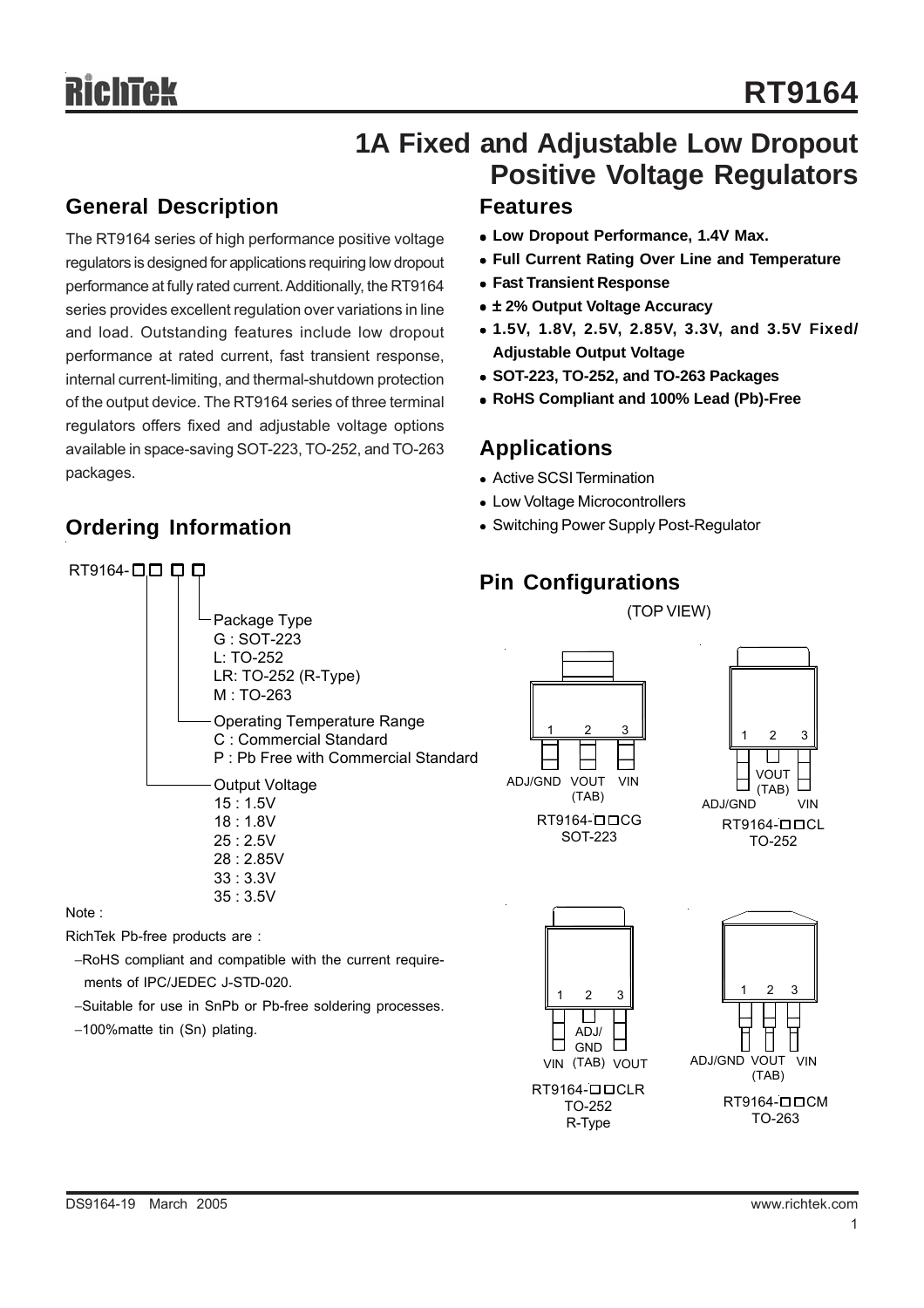## **Typical Application Circuit**



(1)  $C_{IN}$  needed if device is far from filter capacitors.

(2)  $C<sub>OUT</sub>$  required for stability.

Figure 1. Adjustable Voltage Regulator



 $(1)$  C<sub>IN</sub> needed if device is far from filter capacitors. (2)  $C<sub>OUT</sub>$  required for stability.

Figure 2. Active SCSI Bus Terminator



Figure 3. Fixed Voltage Regulator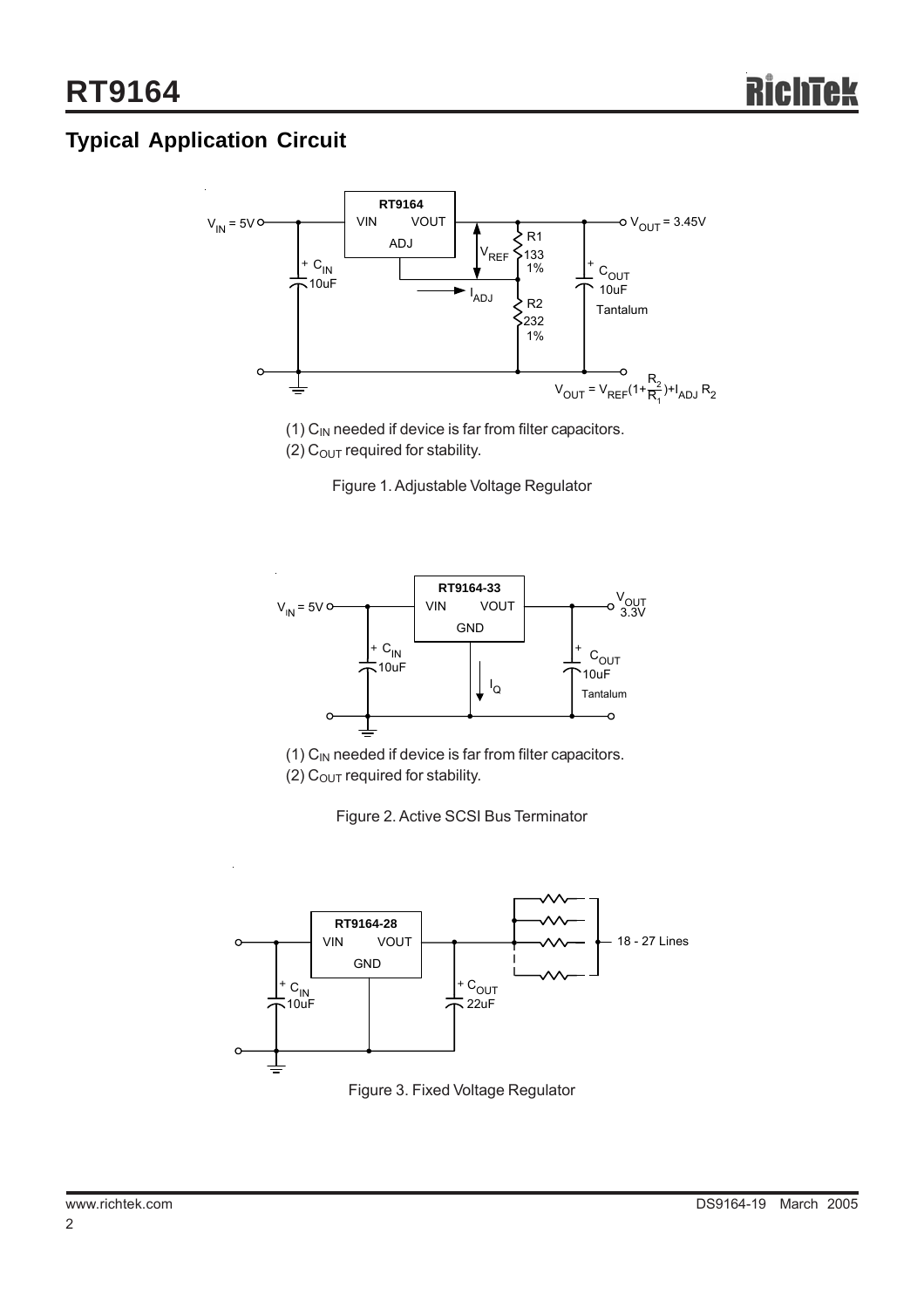## **Function Block Diagram**



## **Functional Pin Description**

| <b>Pin Name</b> | <b>Pin Function</b>     |  |  |
|-----------------|-------------------------|--|--|
| ADJ/GND         | Adjust Output or Ground |  |  |
| <b>VOUT</b>     | Output Voltage          |  |  |
| VIN             | Power Input             |  |  |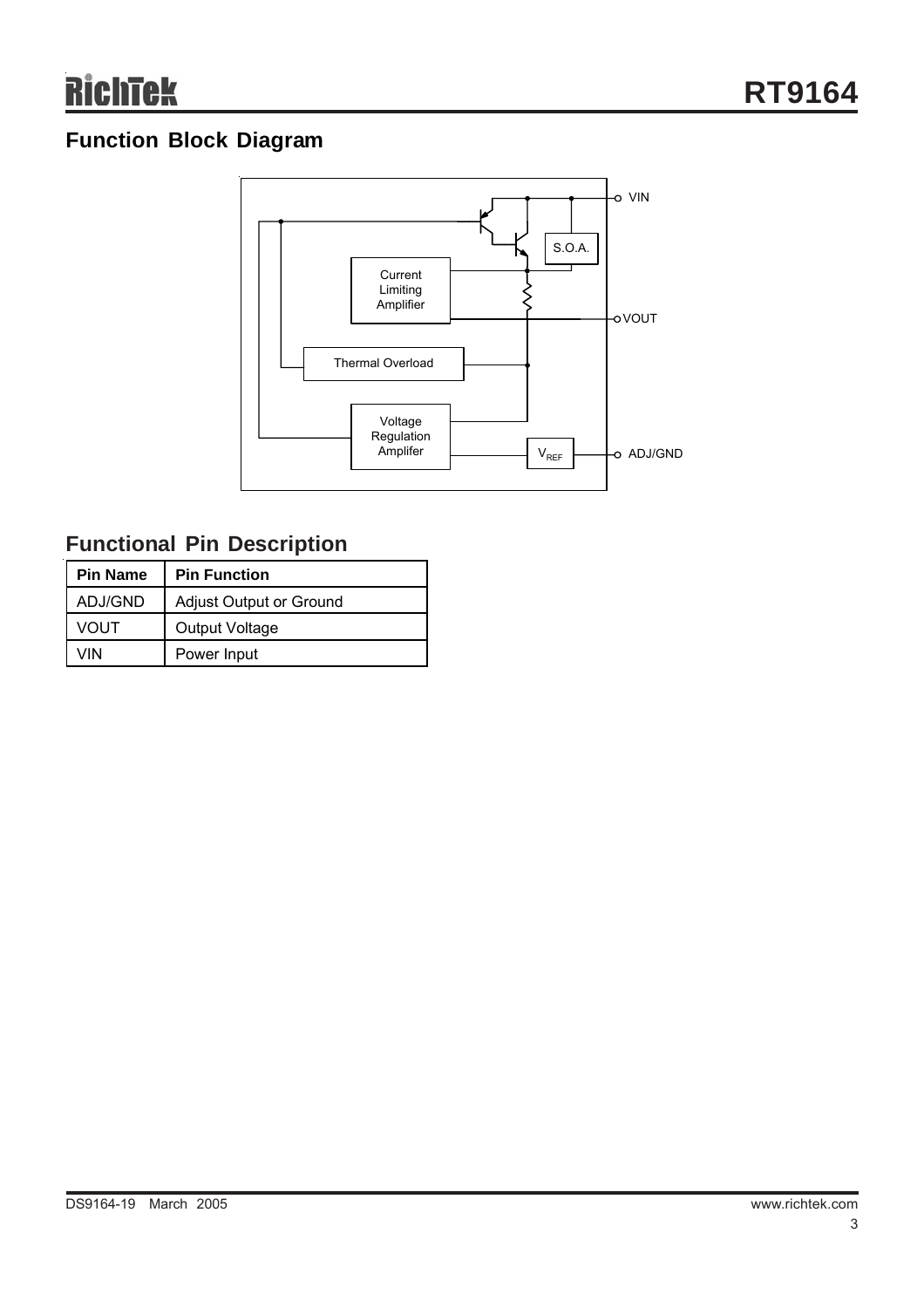## **Absolute Maximum Ratings** (Note 1)

| • Power Dissipation, $P_D @ T_A = 25°C$ |  |
|-----------------------------------------|--|
|                                         |  |
|                                         |  |
|                                         |  |
| • Package Thermal Resistance (Note4)    |  |
|                                         |  |
|                                         |  |
|                                         |  |
|                                         |  |
|                                         |  |
|                                         |  |
|                                         |  |
|                                         |  |
|                                         |  |

## **Electrical Characteristics**

 $(T_A = 25^{\circ} \text{C}, \text{ unless otherwise specified})$ 

| <b>Parameter</b>              |           | Symbol                             | <b>Test Conditions</b>                                                    | Min   | <b>Typ</b>  | Max   | <b>Units</b>  |  |
|-------------------------------|-----------|------------------------------------|---------------------------------------------------------------------------|-------|-------------|-------|---------------|--|
| Reference Voltage<br>(Note 2) | RT9164    | <b>V<sub>REF</sub></b>             | $I_{OUT} = 10mA$ , $(V_{IN} \cdot V_{OUT}) = 2V$ ,<br>$T_A = 25^{\circ}C$ | 1.231 | 1.256       | 1.281 | $\vee$        |  |
|                               |           |                                    | 10mA < $I_{OUT}$ < 1A,<br>$1.4V < V_{IN} - V_{OUT} < 10V$                 | 1.218 | 1.256       | 1.294 | $\vee$        |  |
|                               | RT9164-15 |                                    | $I_{OUT}$ = 10mA, $V_{IN}$ = 3.3V, T <sub>J</sub> = 25 °C                 | 1.47  | 1.5         | 1.53  |               |  |
|                               |           | <b>VOUT</b>                        | $0 < I_{\text{OUT}} < 1$ A, 3.3V $< V_{\text{IN}} < 10$ V                 | 1.45  | 1.5         | 1.55  | $\vee$        |  |
|                               | RT9164-18 |                                    | $I_{OUT}$ = 10mA, $V_{IN}$ = 3.3V, T <sub>J</sub> = 25 °C                 | 1.78  | 1.815       | 1.85  |               |  |
|                               |           |                                    | $0 < I_{OUT} < 1A$ , 3.3V $< V_{IN} < 10V$                                | 1.76  | 1.815       | 1.87  |               |  |
|                               | RT9164-25 |                                    | $I_{OUT}$ = 10mA, $V_{IN}$ = 4.0V, T <sub>J</sub> = 25 °C                 | 2.450 | 2.500 2.550 |       |               |  |
| Output Voltage                |           |                                    | $0 < I_{OUT} < 1A, 4.0V < V_{IN} < 10V$                                   | 2.425 | 2.500       | 2.575 |               |  |
| (Note 2)                      | RT9164-28 |                                    | $I_{\text{OUT}}$ = 10mA, $V_{\text{IN}}$ = 4.25V, T <sub>J</sub> = 25 °C  | 2.790 | 2.850 2.910 |       |               |  |
|                               |           |                                    | $0 < I_{\text{OUT}} < 1$ A, 4.25V $<$ V <sub>IN</sub> $<$ 10V             | 2.765 | 2.850       | 2.936 |               |  |
|                               | RT9164-33 |                                    | $I_{OUT}$ = 10mA, $V_{IN}$ = 4.75V, T <sub>J</sub> = 25°C                 | 3.235 | 3.300       | 3.365 |               |  |
|                               |           |                                    | $0 < I_{OUT} < 1A, 4.75V < V_{IN} < 10V$                                  | 3.200 | 3.300       | 3.400 |               |  |
|                               | RT9164-35 |                                    | $I_{OUT}$ = 10mA, $V_{IN}$ = 5V, T <sub>J</sub> = 25°C                    | 3.430 | 3.500       | 3.570 |               |  |
|                               |           |                                    | $0 < I_{OUT} < 1A, 5.0V < V_{IN} < 10V$                                   | 3.395 | 3.500       | 3.605 |               |  |
| Line Regulation<br>(Note 2)   | RT9164    |                                    | $IOUT = 10mA,$<br>$1.5V \leq V_{IN}$ - $V_{OUT} \leq 10V$                 | --    | 0.1         | 0.3   | $\frac{0}{0}$ |  |
|                               | RT9164-15 | $\Delta\mathsf{V}_{\mathsf{LINE}}$ | $I_{OUT}$ = 0mA, 3.3V $\leq$ V <sub>IN</sub> $\leq$ 12V                   | ——    | 1           | 6     | mV            |  |
|                               | RT9164-18 |                                    | $I_{OUT} = 0mA$ , 3.3V $\leq$ V <sub>IN</sub> $\leq$ 12V                  | --    | 1           | 6     | mV            |  |

*To be continued*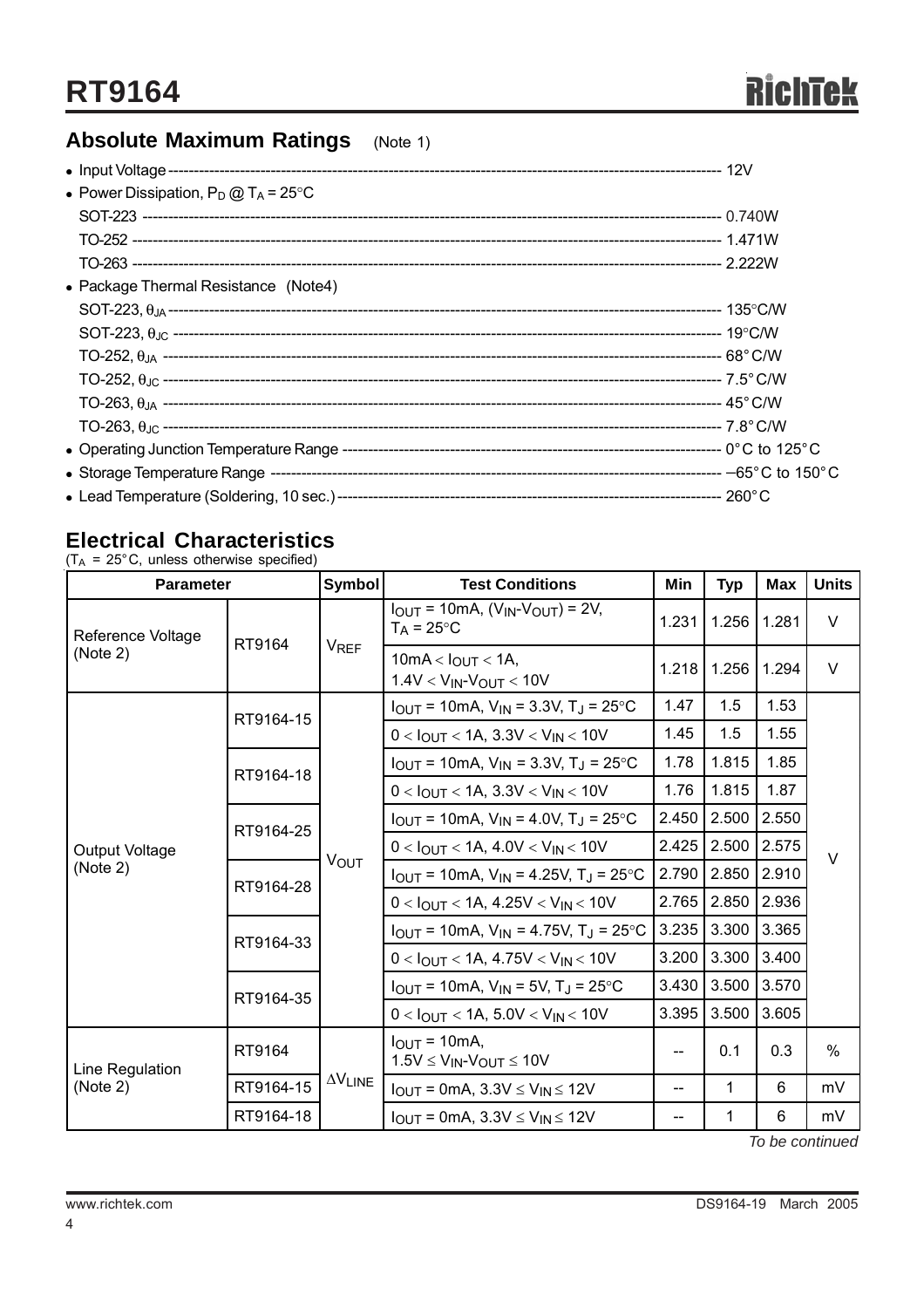# Richtek

| <b>Parameter</b>                         |           | Symbol                             | <b>Test Conditions</b>                                                       | Min            | <b>Typ</b>   | <b>Max</b>               | <b>Units</b> |
|------------------------------------------|-----------|------------------------------------|------------------------------------------------------------------------------|----------------|--------------|--------------------------|--------------|
|                                          | RT9164-25 | $\Delta\mathsf{V}_{\mathsf{LINE}}$ | $I_{OUT} = 0mA, 4.0V \le V_{IN} \le 12V$                                     | --             | 1            | 6                        | mV           |
| Line Regulation                          | RT9164-28 |                                    | $I_{OUT} = 0 \text{mA}, 4.25 \text{V} \leq V_{IN} \leq 12 \text{V}$          | $-$            | 1            | 6                        | mV           |
| (Note 2)                                 | RT9164-33 |                                    | $I_{OUT}$ = 0mA, 4.75V $\leq$ V <sub>IN</sub> $\leq$ 12V                     | $-$            | 1            | 6                        | mV           |
|                                          | RT9164-35 |                                    | $I_{OUT}$ = 0mA, 5.0V $\leq$ V <sub>IN</sub> $\leq$ 12V                      | --             | 1            | 6                        | mV           |
|                                          | RT9164    |                                    | $(V_{IN}V_{OUT})$ = 3V, 0mA $\leq$ $I_{OUT}$ $\leq$ 1A                       | --             | 0.2          | 0.4                      | $\%$         |
|                                          | RT9164-15 |                                    | $V_{IN}$ = 3.3V, 0 $\leq$ $I_{OUT}$ $\leq$ 1A                                | --             | $\mathbf{1}$ | 10                       | mV           |
|                                          | RT9164-18 |                                    | $V_{IN}$ = 3.3V, 0 $\leq$ $I_{OUT}$ $\leq$ 1A                                | --             | 1            | 10                       | mV           |
| Load Regulation<br>(Note 2)              | RT9164-25 | $\Delta V$ LOAD                    | $V_{IN} = 4.0 V, 0 \leq I_{OUT} \leq 1 A$                                    | $-$            | 1            | 10                       | mV           |
|                                          | RT9164-28 |                                    | $V_{IN}$ = 4.25V, 0 $\leq$ $I_{OUT}$ $\leq$ 1A                               | $\overline{a}$ | 1            | 10                       | mV           |
|                                          | RT9164-33 |                                    | $V_{IN} = 4.75V, 0 \leq I_{OUT} \leq 1A$                                     | --             | 1            | 10                       | mV           |
|                                          | RT9164-35 |                                    | $V_{IN}$ = 5.0V, 0 $\leq$ $I_{OUT}$ $\leq$ 1A                                | $-$            | 1            | 15                       | mV           |
|                                          |           |                                    | $IOUT = 100mA$                                                               | --             | 1.1          | 1.2                      | V            |
| Dropout Voltage                          | (Note 3)  | <b>V</b> <sub>DROP</sub>           | $IOUT = 500mA$                                                               | $-$            | 1.15         | 1.25                     | $\vee$       |
|                                          |           |                                    | $IOUT = 800mA$                                                               | --             | 1.2          | 1.3                      | V            |
|                                          |           |                                    | $IOUT = 1000mA$                                                              | --             | 1.3          | 1.4                      | V            |
| <b>Current Limit</b>                     |           | <b>ILIMIT</b>                      | $V_{IN} = 5V$                                                                | 1000           | 44           | 2000                     | mA           |
| Minimum Load Current<br>RT9164           |           |                                    | $(V_{IN}$ - $V_{OUT})$ = 2V                                                  | --             | 5            | 10                       | mA           |
| RT9164-XX IQ<br><b>Quiescent Current</b> |           |                                    | $V_{IN} = 5V$                                                                | --             | 5            | 10                       | mA           |
| <b>Ripple Rejection</b>                  |           | <b>PSRR</b>                        | $f_{RIPPLE}$ = 120Hz,<br>$(V_{IN} - V_{OUT}) = 2V$ , $V_{RIPPLE} = 1V_{P-P}$ | --             | 72           | $\overline{\phantom{a}}$ | dB           |
| Adjust Pin Current                       |           | ladj                               |                                                                              | --             | 65           | 120                      | μA           |
| <b>Adjust Pin Current Change</b>         |           | $\Delta I$ ADJ                     | $10mA \leq I_{OUT} \leq 1A$ , $V_{IN} = 5V$                                  | $-$            | 0.2          | 5                        | μA           |

**Note 1.** Stresses listed as the above "Absolute Maximum Ratings" may cause permanent damage to the device. These are for stress ratings. Functional operation of the device at these or any other conditions beyond those indicated in the operational sections of the specifications is not implied. Exposure to absolute maximum rating conditions for extended periods may remain possibility to affect device reliability.

**Note 2.** Low duty cycle pulse testing with Kelvin connections.

Note 3. The dropout voltage is defined as V<sub>IN</sub> -V<sub>OUT</sub>, which is measured when V<sub>OUT</sub> is V<sub>OUT(NORMAL)</sub> – 100mV.

**Note 4.**  $\theta_{JA}$  is measured in the natural convection at  $T_A = 25^{\circ}$ C on a low effective thermal conductivity test board of JEDEC 51-3 thermal measurement standard. The case point of  $\theta_{\text{JC}}$  is on the center of the exposed pad. The pad size is 6mm $^2$  on SOT-223 packages, 100mm $^2$  on TO-252 packages, 125mm $^2$  on TO-263 packages.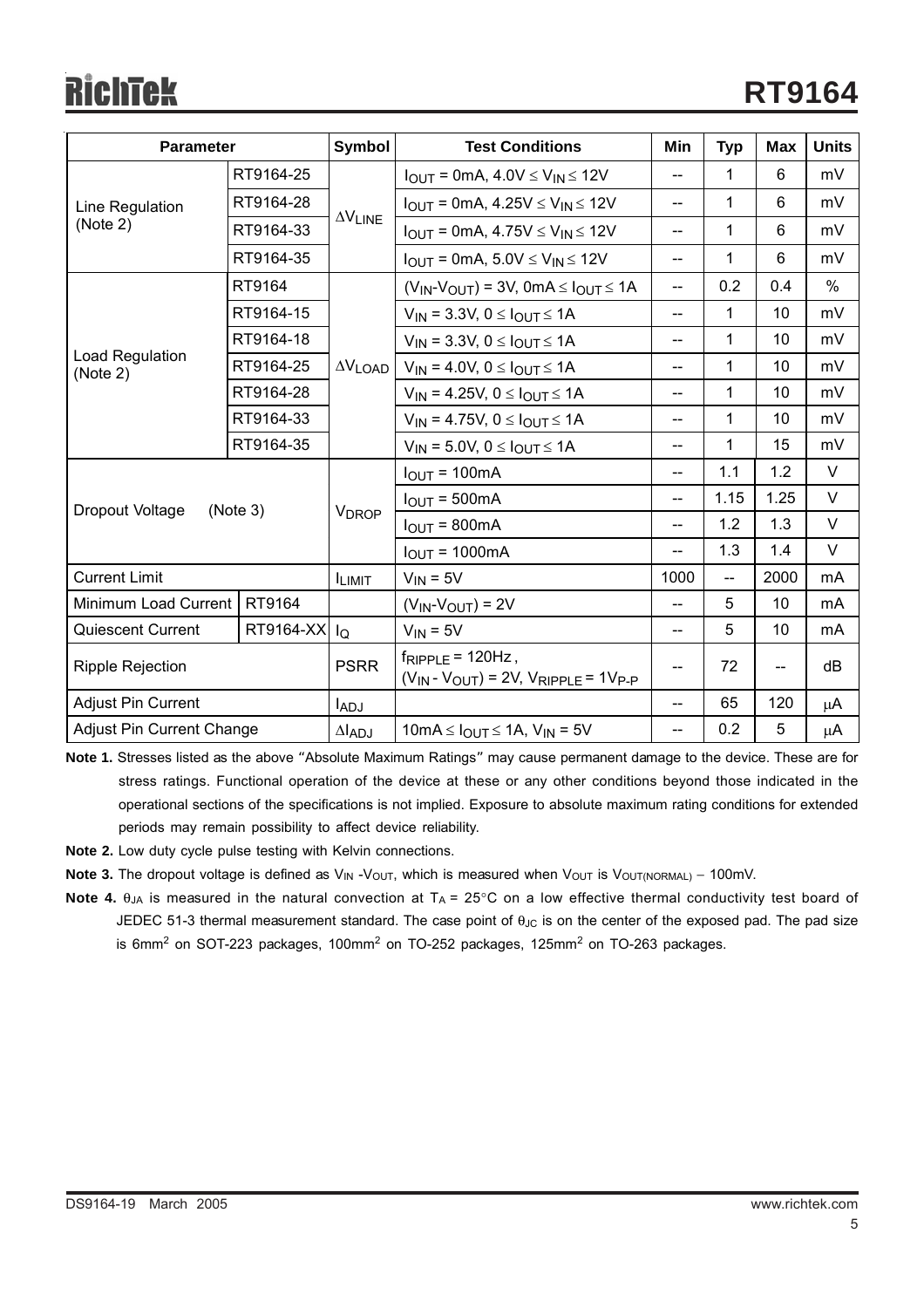



Output Current (mA)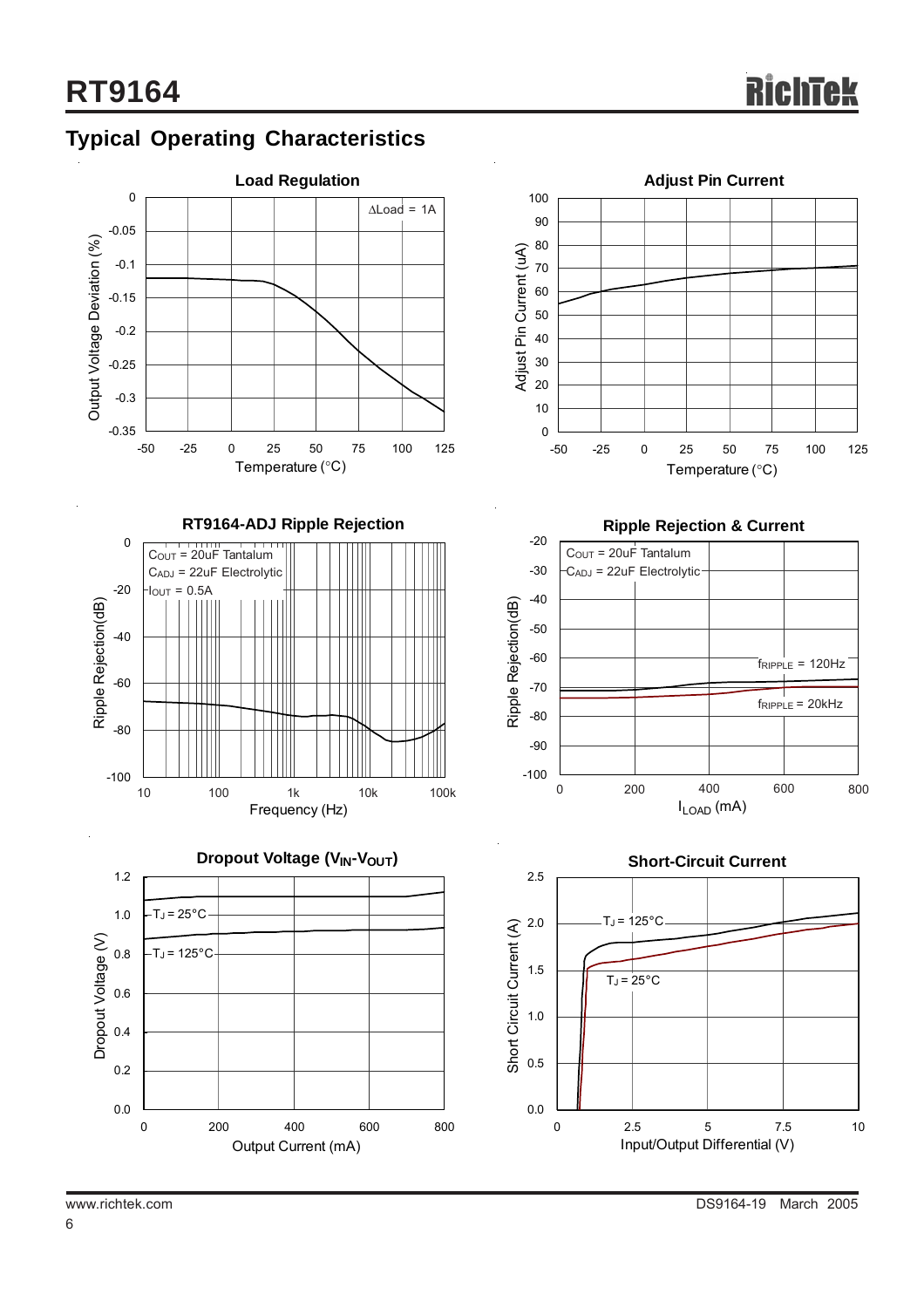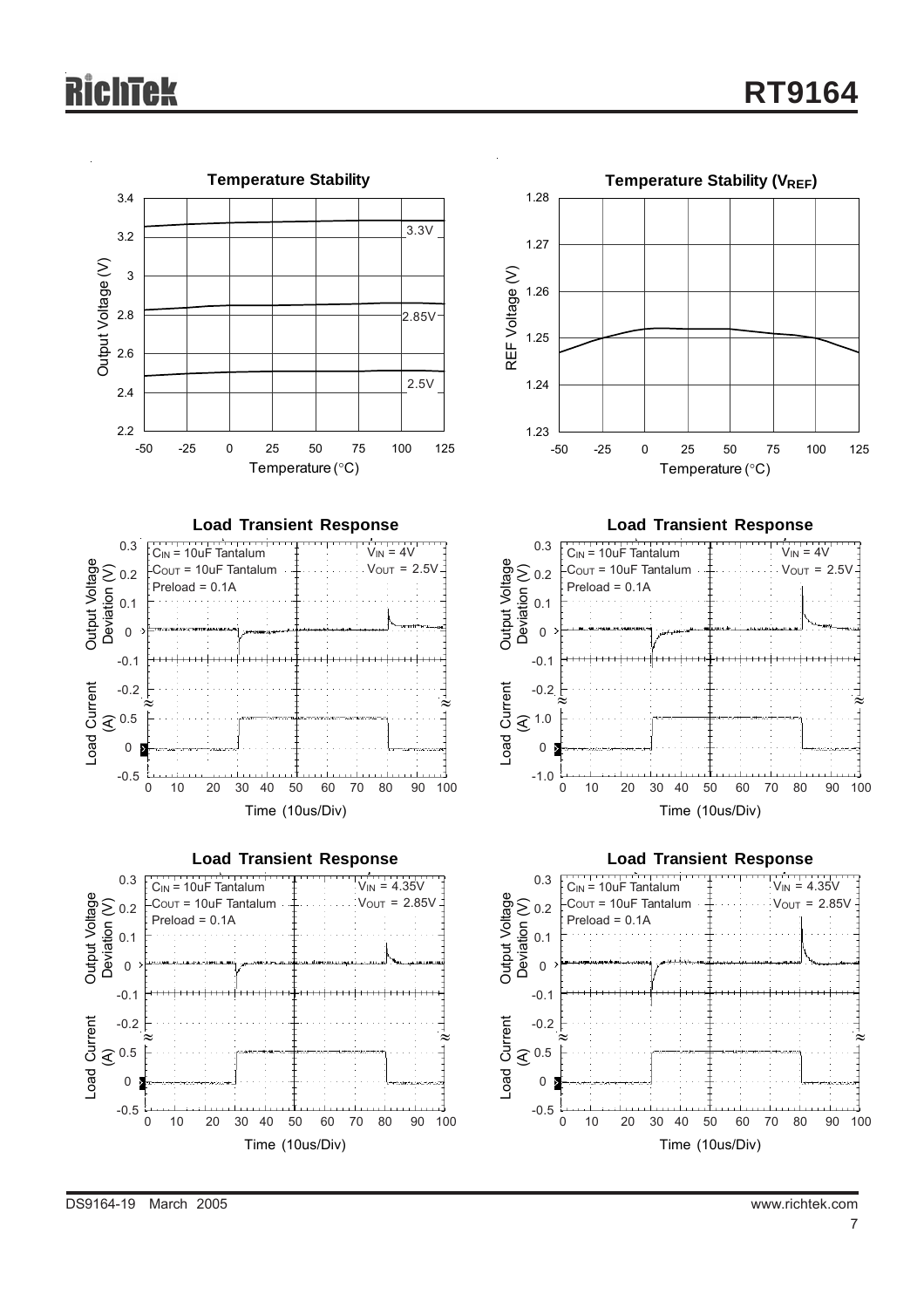



**Line Transient Response** Output Voltage Deviation (mV) Input Voltage Input Voltage<br>(V) Time (10us/Div) COUT = 10uF Tantalum  $\frac{1}{10}$ Iout = 0.1A 0 10 20 30 40 50 60 70 80 90 100 4.5 3.5 2.5 1.5  $V_{\text{OUT}} + 0.5$ 20 0  $-20<sub>2</sub>$ -40 <sup>≈</sup> <sup>≈</sup> VOUT +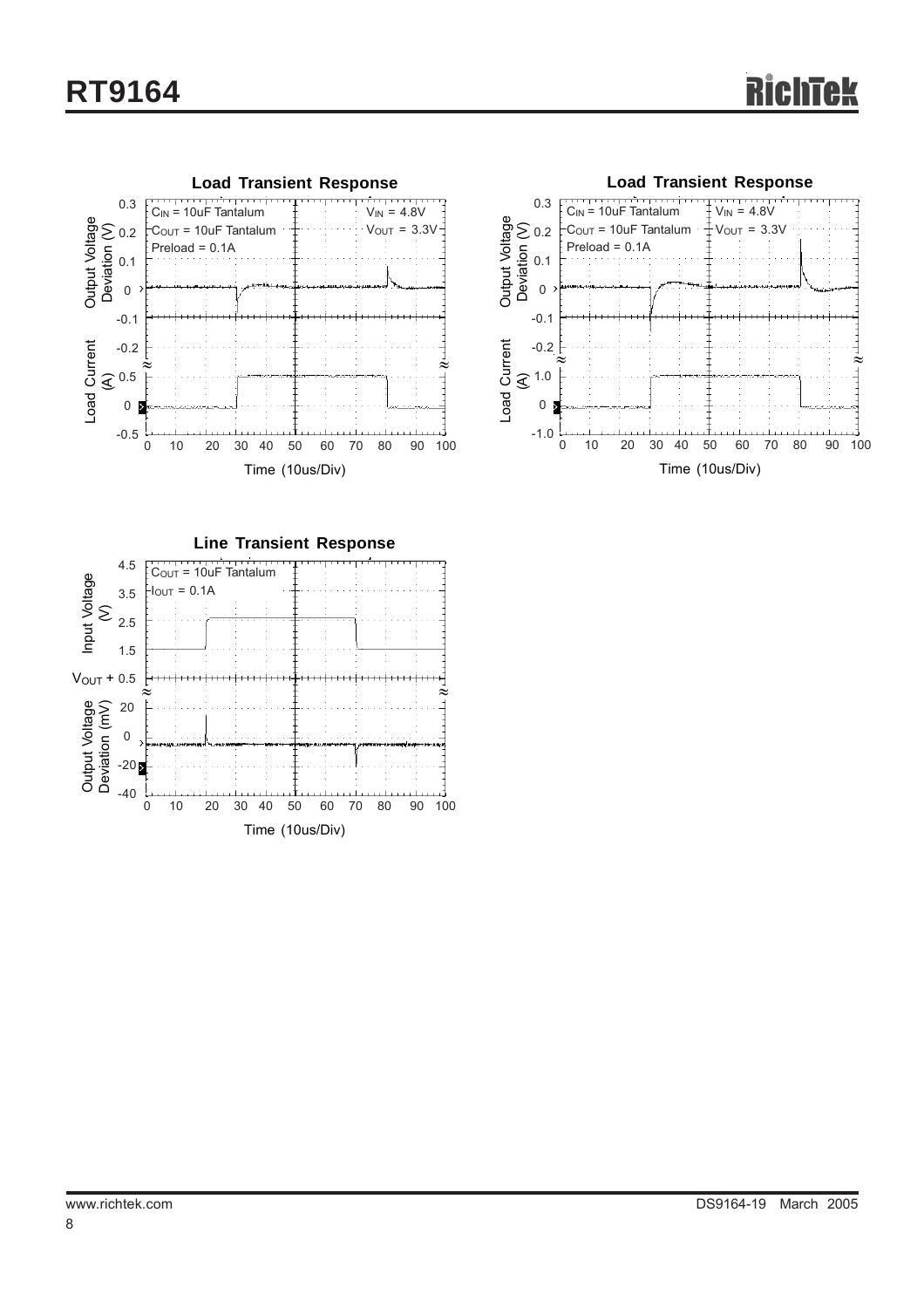## **Application Information**

#### **Output Voltage Adjustment**

Like most regulators, the RT9164 regulates the output by comparing the output voltage to an internally generated reference voltage. On the adjustable version as shown in Figure 4 the  $V_{REF}$  is available externally as 1.25V between  $V<sub>OUT</sub>$  and ADJ. The voltage ratio formed by R1 and R2 should be set to conduct 10mA (minimum output load). The output voltage is given by the following equation:

$$
V_{OUT} = V_{REF} (1 + \frac{R_2}{R_1}) + I_{ADJ} \times R_2
$$

On fixed versions of RT9164, the voltage divider is provided internally.



Figure 4. Basic Adjustable Regulator

#### **Input Bypass Capacitor**

An input capacitor is recommended. A 10µF tantalum on the input is a suitable input bypassing for almost all applications.

#### **Adjust Terminal Bypass Capacitor**

The adjust terminal can be bypassed to ground with a bypass capacitor  $(C_{ADJ})$  to improve ripple rejection. This bypass capacitor prevents ripple from being amplified as the output voltage is increased. At any ripple frequency, the impedance of the  $C_{ADJ}$  should be less than R1 to prevent the ripple from being amplified:

#### $(2\pi * f_{RIPPLE} * C_{ADJ})$  < R1

The R1 is the resistor between the output and the adjust pin. Its value is normally in the range of 100-200Ω. For example, with R1 = 124 $\Omega$  and  $f_{RIPPLE}$  = 120Hz, the C<sub>ADJ</sub> should be > 11µF.

### **Output Capacitor**

RT9164 requires a capacitor from  $V_{\text{OUT}}$  to GND to provide compensation feedback to the internal gain stage. This is to ensure stability at the output terminal. Typically, a 10µF tantalum or 50µF aluminum electrolytic with 30m $\Omega$  to 8 $\Omega$ range capacitor is sufficient.

The output capacitor does not have a theoretical upper limit and increasing its value will increase stability.  $C_{\text{OUT}}$  = 100 $\mu$ F or more is typical for high current regulator design.



#### **Region of Stable COUT ESR vs. Load Current**

Figure 5

#### **Load Regulation**

When the adjustable regulator is used (Figure 6), the best load regulation is accomplished when the top of the resistor divider (R1) is connected directly to the output pin of the RT9164. When so connected,  $R_P$  is not multiplied by the divider ratio. For Fixed output version, the top of R1 is internally connected to the output and ground pins can be connected to low side of the load.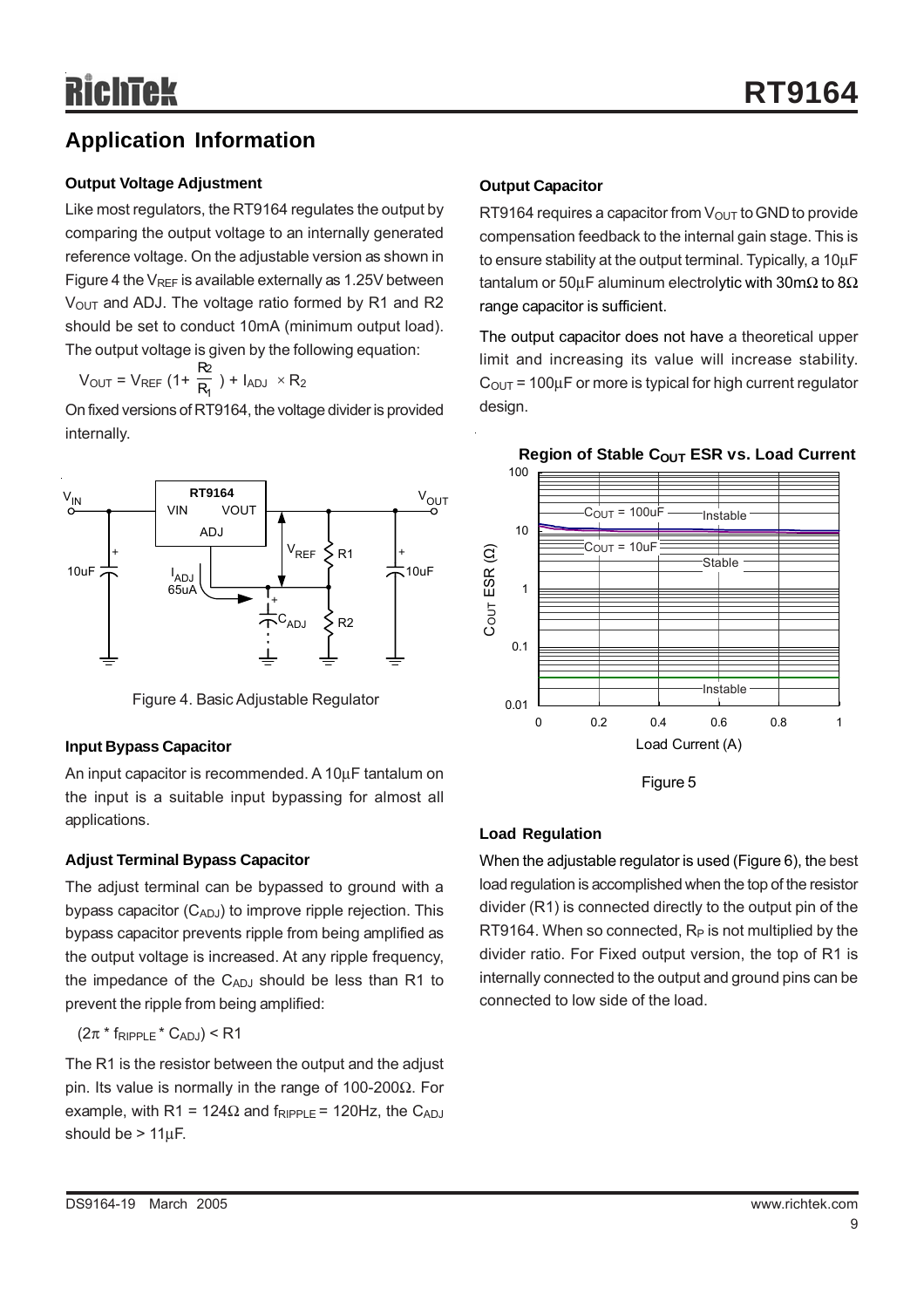## **RT9164**



Figure 6. Best Load Regulation Using Adjustable Output Regulator

#### **Thermal Protection**

RT9164 has thermal protection which limits junction temperature to 150°C. However, device functionality is only guaranteed to a maximum junction temperature of +125°C. The power dissipation and junction temperature for RT9164 are given by

$$
P_D = (V_{IN} - V_{OUT}) \times I_{OUT}
$$

 $T_{JUNCTION} = T_{AMBIENT} + (P_D \times \theta_{JA})$ 

#### **Note: TJUNCTION must not exceed 125**°**C**

#### **Current Limit Protection**

RT9164 is protected against overload conditions. Current protection is triggered at typically 1.6A.

#### **Thermal Consideration**

The RT9164 series contain thermal limiting circuitry designed to protect itself from over-temperature conditions. Even for normal load conditions, maximum junction temperature ratings must not be exceeded. As mention in thermal protection section, we need to consider all sources of thermal resistance between junction and ambient. It includes junction-to-case, case-to-heat-sink interface, and heat sink thermal resistance itself.

Junction-to-case thermal resistance is specified from the IC junction to the bottom of the case directly below the die. Proper mounting is required to ensure the best possible thermal flow from this area of the package to the heat sink. The case of all devices in this series is electrically connected to the output. Therefore, if the case of the device must be electrically isolated, a thermally conductive spacer is recommended.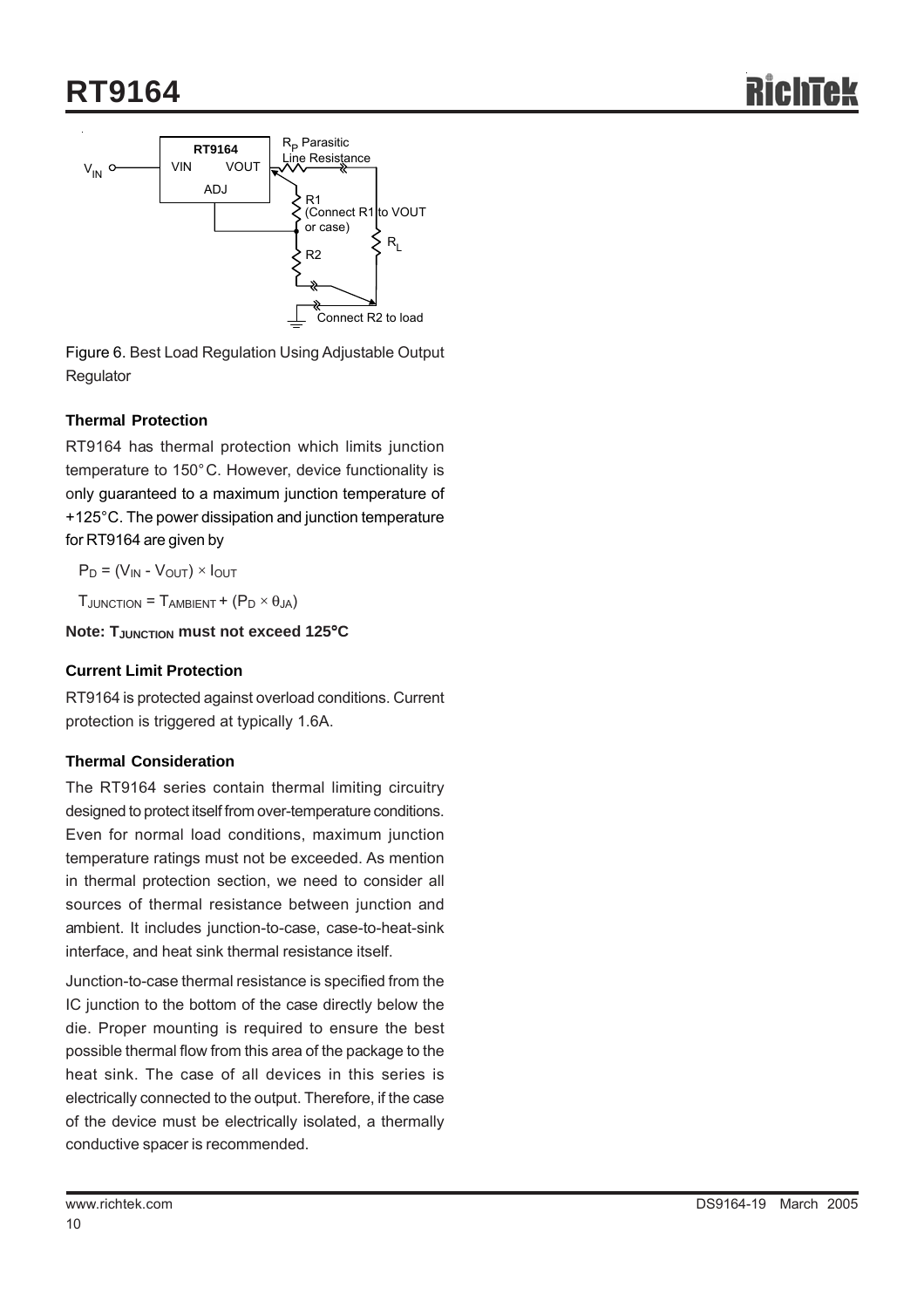## **Outline Dimension**



| Symbol |       | <b>Dimensions In Millimeters</b> | <b>Dimensions In Inches</b> |        |  |
|--------|-------|----------------------------------|-----------------------------|--------|--|
|        | Min   | Max                              | Min                         | Max    |  |
| A      | 1.450 | 1.803                            | 0.057                       | 0.071  |  |
| A1     | 0.020 | 0.100                            | 0.0008                      | 0.0047 |  |
| b      | 0.610 | 0.787                            | 0.024                       | 0.031  |  |
| В      | 3.302 | 3.708                            | 0.130                       | 0.146  |  |
| C      | 6.706 | 7.290                            | 0.264                       | 0.287  |  |
| D      | 6.299 | 6.706                            | 0.248                       | 0.264  |  |
| D1     | 2.896 | 3.150                            | 0.114                       | 0.124  |  |
| e      | 2.261 | 2.362                            | 0.089                       | 0.093  |  |
| н      | 0.229 | 0.330                            | 0.009                       | 0.013  |  |
|        | 1.550 | 1.950                            | 0.061                       | 0.077  |  |
| L1     | 0.800 | 1.100                            | 0.009                       | 0.013  |  |

**3-Lead SOT-223 Surface Mount Package**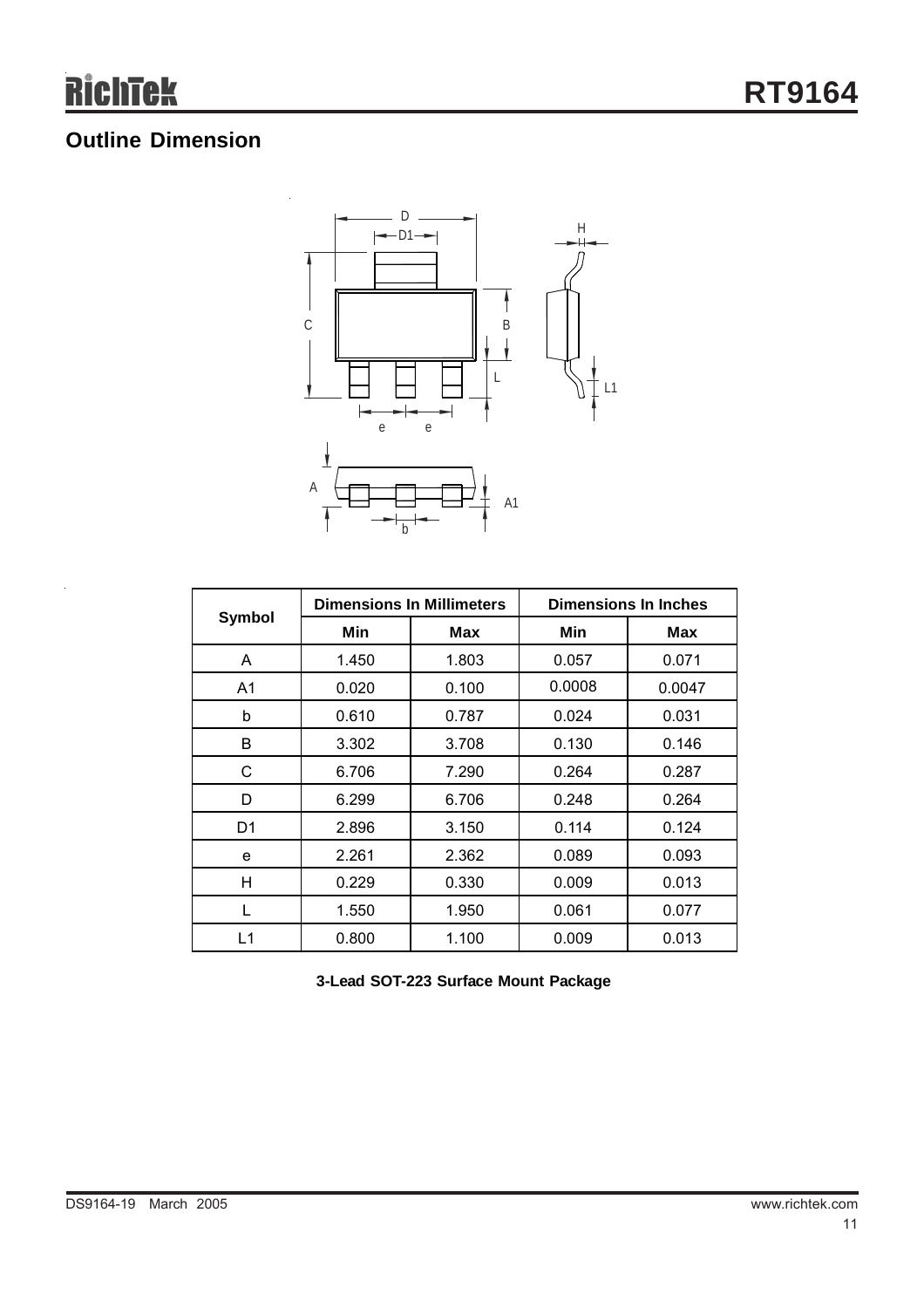



|                |            | <b>Dimensions In Millimeters</b> | <b>Dimensions In Inches</b> |            |  |
|----------------|------------|----------------------------------|-----------------------------|------------|--|
| <b>Symbol</b>  | Min        | <b>Max</b>                       | Min                         | <b>Max</b> |  |
| A              | 2.184      | 2.388                            | 0.086                       | 0.094      |  |
| B              | 0.889      | 2.032                            | 0.035                       | 0.080      |  |
| b              | 0.508      | 0.889                            | 0.020                       | 0.035      |  |
| b1             |            | 1.016 Ref.                       | 0.040 Ref.                  |            |  |
| b <sub>2</sub> | 0.457      | 0.584                            | 0.018                       | 0.023      |  |
| $\mathsf{C}$   | 0.457      | 0.584                            | 0.018                       | 0.023      |  |
| D              | 6.350      | 6.731                            | 0.250                       | 0.265      |  |
| D <sub>1</sub> | 5.207      | 5.461                            | 0.205                       | 0.215      |  |
| E              | 5.334      | 6.223                            | 0.210                       | 0.245      |  |
| e              | 2.108      | 2.438                            | 0.083                       | 0.096      |  |
| L1             | 9.398      | 10.414                           | 0.370                       | 0.410      |  |
| L2             | 0.508 Ref. |                                  | 0.020 Ref.                  |            |  |
| L3             | 0.635      | 1.016                            | 0.025                       | 0.040      |  |
| U              | 3.810 Ref. |                                  | 0.150 Ref.                  |            |  |
| V              | 3.048 Ref. |                                  | 0.120 Ref.                  |            |  |
| R              | 0.200      | 0.850                            | 0.008                       | 0.033      |  |
| S              | 2.500      | 3.400                            | 0.098                       | 0.134      |  |
| T              | 0.500      | 0.850                            | 0.020                       | 0.033      |  |

**3-Lead TO-252 Surface Mount Package**